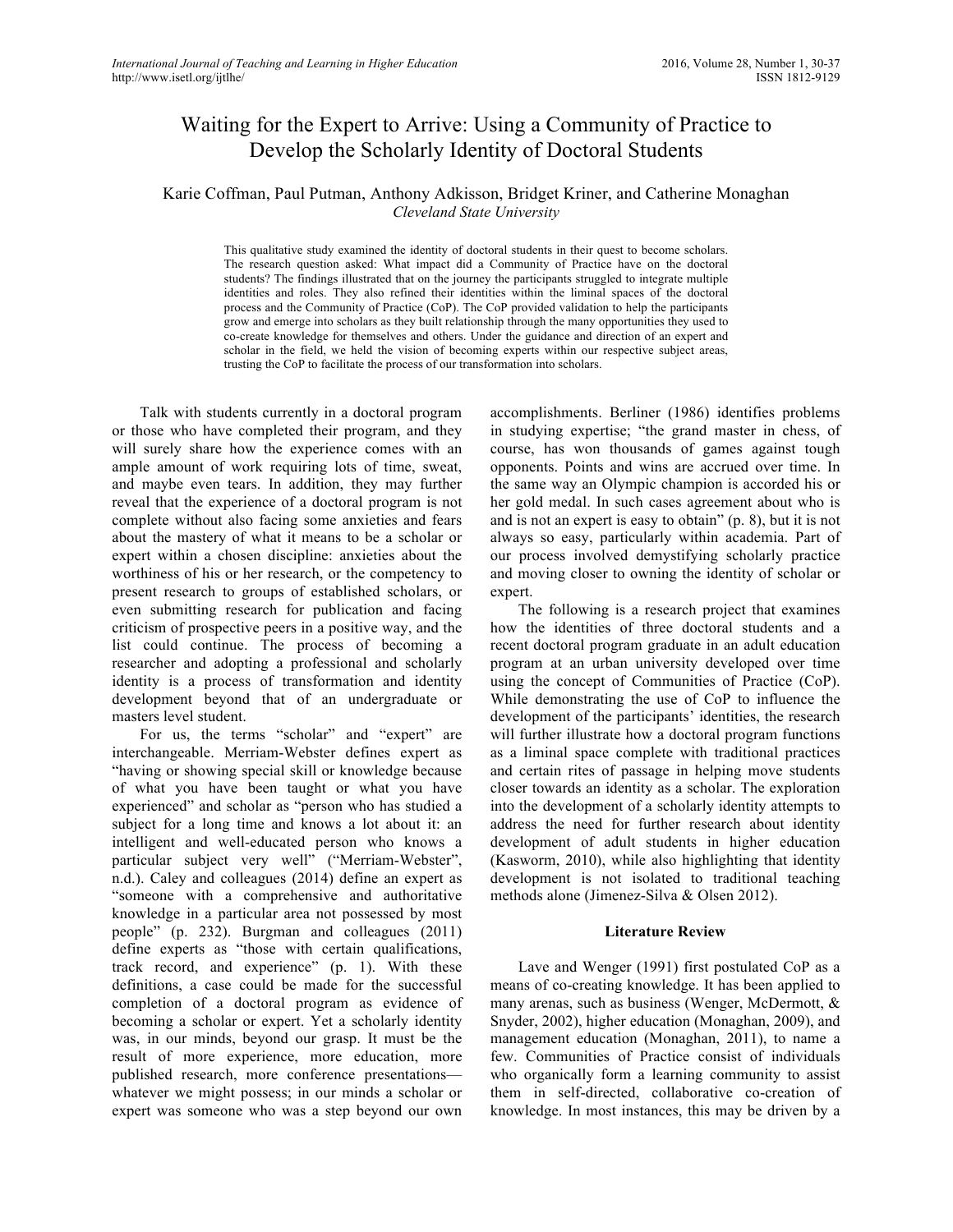desire to enhance the learner's professional development. The CoP framework guided this study from beginning to end. This particular CoP formed during a doctoral class in an urban university, and the members of this community continue to meet monthly almost three years later to continue various projects. The continuation of this CoP was a result of the members' desire to continue their professional development from novice to expert scholars in their field. This literature review will focus on CoP in higher education with an emphasis on doctoral studies, identity development and the development of emerging scholars, the liminal nature of doctoral studies, and transformational learning.

# **Communities of Practice in Higher Education**

Wenger (1999) argues that learning is not an activity that can be separated from other situations and life experiences. He argues for a model of learning he calls a "social theory of learning," which encompasses dimensions of learning such as social structure, collectivity, practice, meaning, situated experience, power, identity, and subjectivity. He does not propose that his "social theory of learning" should replace other models of learning, rather that his model is an attempt to understand better the ways that learning operates with the social structure.

Communities of Practice are used as a tool in many higher educational contexts; they are used in the contexts of faculty development and in both graduate and undergraduate level education. In a CoP, learning is both socially situated and socially constructed (Zimitat, 2007). A CoP can be an important tool for use in education, as it can provide a practice-based situation where learning can develop, moving an individual's knowledge from an accepted to transformed state (Andrew & Ferguson, 2008). Even in an online environment, CoP has been shown to develop elements of mutual engagement, joint enterprise, and shared repertoire in participants (Moule, 2006). Further, it has been demonstrated that the use of CoP in university education can foster increased student confidence, improved communication skills, development of problem-solving skills, and acquisition of practical experience in their discipline (Yap, 2012). In a CoP, students learn actively through participation; in fact, "learning by doing" is one of the hallmarks of Wenger's model. Communities of Practice models of learning help prepare adult students for a more successful early college experience (O'Donnell & Tobbell, 2007). A CoP can be especially useful in a doctoral program.

The purpose of a PhD program is to prepare a student to become a scholar. "The program emphasizes the development of a student's capacity to make significant original contributions of knowledge…" (Council of Graduate Schools, 2005, p.1). This transition requires students to shift from the role of course-taker to independent scholar (Lovitts, 2005). A course-taker is a "consumer of knowledge" that operates in a "tightly bond or controlled environment" (Lovitts, 2005, p. 138). Conversely, a scholar is a "producer of knowledge that often results from uncertain processes that take place in unstructured contexts" (Lovitts, 2005, p. 138).

It is somewhat of a paradox that research and writing are so important in doctoral studies but students feel "unprepared to make this transition" (Lovitts, 2008, p.296). Students encounter ambiguous expectations that they need to conduct independent research but struggle when attempting to navigate the scholarly world. This struggle occurs because students are not familiar with the practices of scholars and therefore do not feel part of the scholarly community (Lovitts, 2005; Vekkaila, Pyhältö, & Lonka, 2013). Creating safe space for students takes time but can make a difference. As noted by Turner and colleagues (2012), "Facilitating the development of an affirming environment can serve to enhance students' understanding of what is needed to become exemplary researchers" (p. 109-110). Doctoral students also need "support in interpreting the scholarly world and its requirements" (Vekkaila et al., 2013, p. 76). In addition to personal traits like intelligence and motivation, doctoral students need the support of experienced academics and other graduate students to facilitate the socialization process into academia and engage in scholarly activities (Gardner, 2007; Lovitts, 2005; Turner et al., 2012; Vekkaila et al., 2013). Pairing seasoned and emerging scholars in a CoP to engage in the process of performing scholarly research can help students make connections similar to the process described by Jimenez-Silva and Olsen (2012), where this combination of processes helped pre-service teachers "bridge the gap between what they learned in the courses…and their future practice" (p. 342). One of the outcomes of a PhD program is to help students develop an identity as a scholar, and CoP are intended to help participants develop their identities.

# **Identity**

Kim and Merriam (2010) take a sociocultural look at identity within a CoP. Their qualitative study found that participants in a computer learning course increased their self-efficacy and self-esteem, and they felt less marginalized than when they started the course. Another important finding was that the CoP allowed learners to hone their skills by mutually engaging with other learners of varied experience within the context of classes and social gatherings. Novice learners are not only developing a greater competence in a professional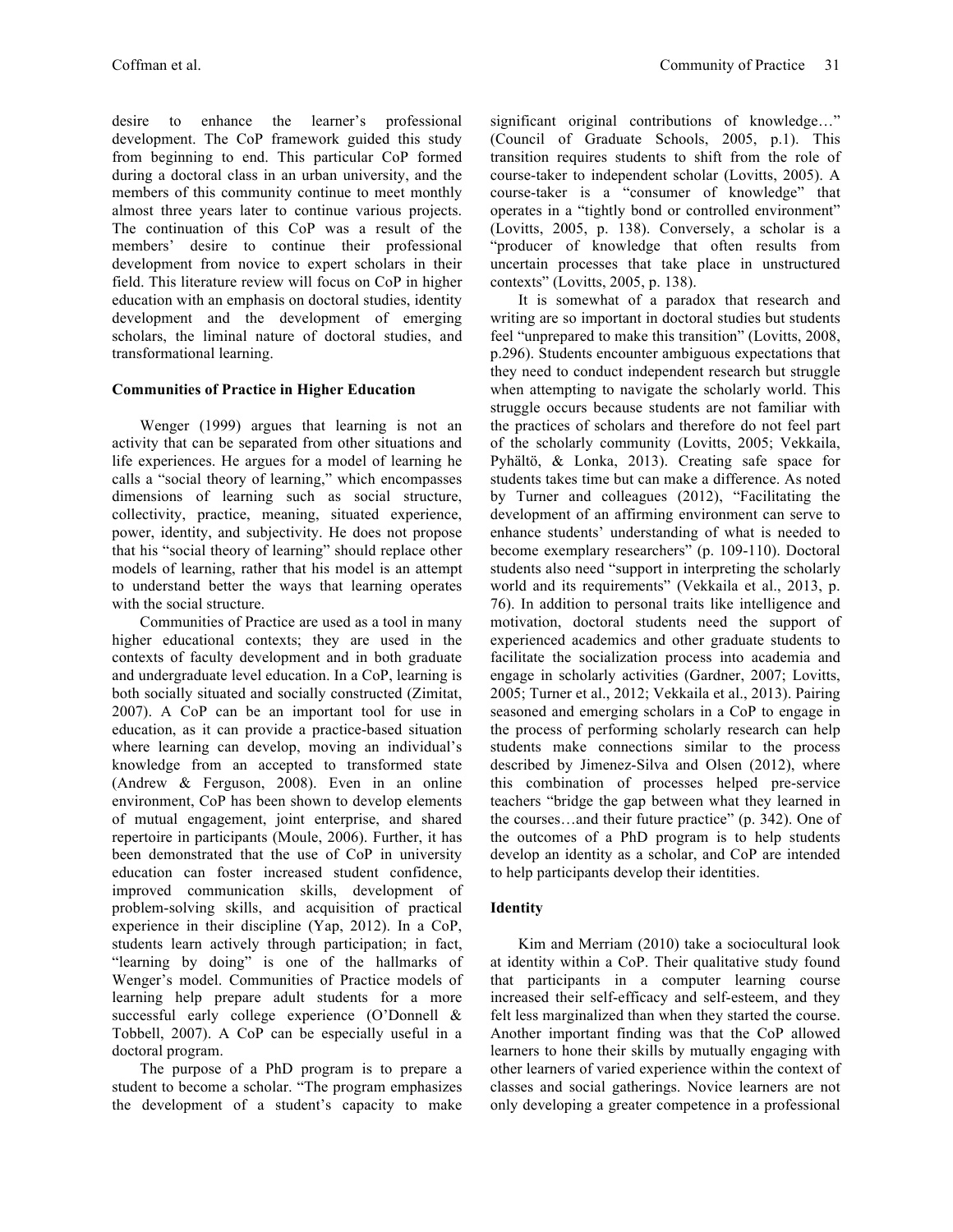skill. As they become experienced members of a community, their identity changes as they experience integration and empowerment (Lave & Wenger, 1991; Merriam, Courtney & Baumgartner, 2003).

Identity formation plays a large part in how graduate students, as adult learners, go from a position of seeing themselves as students to seeing themselves as scholars. Some of the research (Kasworm, 2010) in the field of adult education examining the role of identity and students has looked at undergraduate students in both community colleges and research institutions. It attempted to address the nature of adult student identity within these respective environments. Using social constructivism, Kasworm (2010) explores the co-construction of positional and relational identities. She points out that a student's identity is positional in the sense that the student is attempting to negotiate meeting the academic challenges set before them and developing a sense of agency as certain goals are accomplished successfully. Similarly, she points to the construction of relational identities as well, which are developed through a student's acceptance by others within their social environment, in particular with their faculty members. Kasworm believes the key to understanding the co-construction of the students' positional and relational identities is recognizing how their identities reflect multilayered, multisource, and paradoxical beliefs of themselves and their positions. This study is key for understanding how adult students 25 and older develop an identity as students in an environment that is predominantly made up of younger students. The result of this study demonstrates how adult students found and valued their voice within the classroom and that this newfound voice was negotiated through their classroom engagements and academic competence.

Deaux (1993) used the term "identity packages" to describe how a person maintains membership in multiple categories (p. 6). An individual's choice of categories and the meaning they attribute to these categories forms their identity. Deaux's concept of an "identity package" illustrates that identity is not singular but the assemblage of multiple identities. Looking to the work of Ashmore, Deaux, and McLaughlin-Volpe (2004), Goldie (2012) posits "identity is realized through a dynamic process of identification by which individuals classify their place in the world as both individuals and members of collectives" (Ashmore et al., 2004, p. e641).

### **Liminality**

Further looking into the identity of students in higher education, the research of Field and Morgan-Klein (2010) proposes that "studenthood" or "the variety of different ways in which registering for an educational program is implicated in people's sense of who they are" (p. 1) is a distinctive identity form

related to the transitional nature of a learner in higher education moving from one status to another. To expand on this transitional nature of students in higher education Field and Morgan-Klein use the work of anthropologist Turner (1987) to discuss the concept of a liminal persona or liminality. In Turner's research, liminality functions as rites of passage where individuals move through customs and rituals to take on new identities while leaving behind old identities. According to Field and Morgan-Klein, studenthood is a liminal status because of its temporality. It is between the old identities and yet to be formed new identity, it is bounded by time, which determines when you enter and when you exit, and it has a prescribed set of curricula and customs that must be accomplished and mastered before exiting into the new identity.

### **Transformational Learning**

Another lens to examine the development of emerging academic professionals and scholars is transformational learning. Mezirow (1997) describes transformational learning as "the process of effecting change in a frame of reference" (p.5). Transformative learning occurs when an individual's perspective profoundly changes, resulting in a new frame of reference that will guide future action. This change is not the result of a lived experience alone; rather, it requires an individual to examine and clarify the experience through critical reflection and reflective discourse with others. The CoP provided the container for reflective discourse with others.

In summary, a number of studies discussed form the basis of the research gap that is addressed in this study. Both Kim and Merriam (2010) and Jimenez-Silva and Olsen (2012) demonstrate that learning is not isolated to teaching methods but can be strengthened using CoP. Kasworm (2010) concluded her study by stating that there is a need for further research on adult student identity in other collegiate contexts. Our study sought to examine the premise that the validation gained through participation in a CoP could enhance the validation of students in the scholarly community at large.

### **Purpose of Study/Research Questions**

The purpose of this study was to examine the identity development of doctoral students as they became scholars. The research question asked what impact the CoP had on the students' identity as emerging scholars.

#### **Methodology**

This was a qualitative study. Qualitative research focuses on achieving an understanding of how people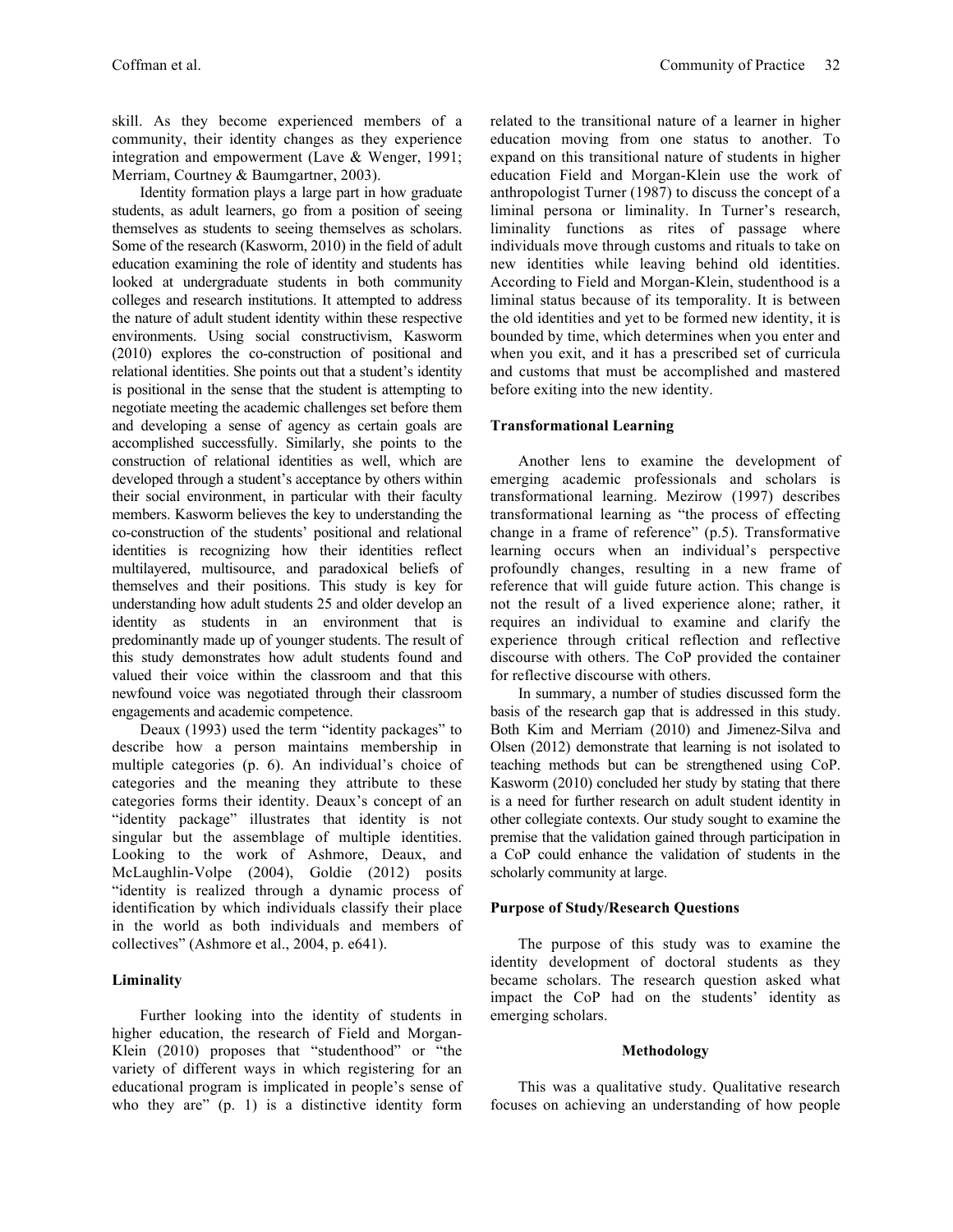make sense out their lives, attribute meaning to their experiences, and interpret their experiences (Merriam, 2009). This approach was used to explore how the experiences within a CoP influenced identity development as emerging scholars. Data was collected over the course of fourteen months in the form of written reflection and analysis in response to the specific research question.

# **Context**

The participants in this study were three doctoral students and one recent graduate of the program who was also the co-instructor in the course. The course was "Advanced Seminar in Adult Learning and Development." One learner was in her first semester, a second learner was at the beginning of her second year of coursework, and the third learner was entering the candidacy phase. All participants were interested in becoming professionals within the field of adult education and brought different backgrounds and adult education experiences. The fifth member of the CoP was the tenured faculty member who was the instructor of record for the course.

# **Data Collection**

The CoP conceived of a research project within the course timeframe. Research questions were developed, and all the participants/researchers agreed to write detailed reflection papers in response. In order to separate the course assignment from this research project, the reflection papers were written and submitted to the CoP six weeks after the course ended. That process and the resulting research paper and conference presentation led to the current research question presented here. A prompt was given to address the research question in the reflection papers: "Since the completion of the Advanced Seminar Course a year earlier, how has the evolving nature of the CoP impacted your self-efficacy as an emerging scholar?" After all of the participants submitted reflection papers for this study, the researchers, who were also the participants, proceeded to analyze the data.

# **Data Analysis**

To analyze the data, several in-person data analysis sessions were held to review and code the written responses. Data was analyzed using categorical aggregation (Hébert & Beardsley, 2001). Each individual reflection piece was coded and member checked by two readers to highlight themes related to the research question to provide intercoder agreement, thus to provide some evidence of validity (Mitchell, 1979). As issue-relevant clusters and patterns emerged, they were coded and recorded. In addition, all the researchers reviewed the themes and supporting data as a further aspect of using member checks. "We have found that members' feedback [in a research team] is very valuable and sometimes helps us see or emphasize something we missed" (Maykut & Morehouse, 1994, p. 147). We report the primary themes that emerged in response to the research question in the next section.

# **Findings**

Several key themes emerged: multiple identities, refinement of identity, validation of scholarly roles, and struggle. This section provides a description of each theme with participant quotes to help elucidate the various themes. A discussion of the findings follows.

# **Multiple Identities**

The CoP allowed us to explore the connection between our experience as scholars and our selfknowledge. We described the scholarly identity as one dimension of multiple identities. The theme of multiple identities emerged because the CoP not only nurtured the development of a scholarly identity but also provided the space to explore the connection between the scholarly identity and other dimensions of our "multifaceted identities." One CoP participant describes, "I could look forward and think about how my new identity influenced all the spheres in my life – from personal, recreational to professional."

We discovered that the interaction between the various dimensions of one's identity is fluid as the meaning attributed to life roles influences identity, but self-perception also influences how one approaches various roles. One participant describes*,*  "As I have worked on the development of my own identity as a scholar, within the field of adult education, I am also working on my identity as a manager within [my] organization." The image of a bridge emerged to illustrate the connection between multiple identities that are experienced simultaneously. The participants expressed a need to bridge the gap between different life roles, particularly for those who have a career outside of academia: *"*One path is scholarly; one path is my current job outside of academia. At times I am able to bring the paths in alignment, but it is not as often as I would like." Social expectations accompany life roles, and struggle can occur when expectations of a multifaceted identity conflict. At times, we experienced an internal struggle when attempting to bridge these gaps or navigate the complexities of our multiple identities.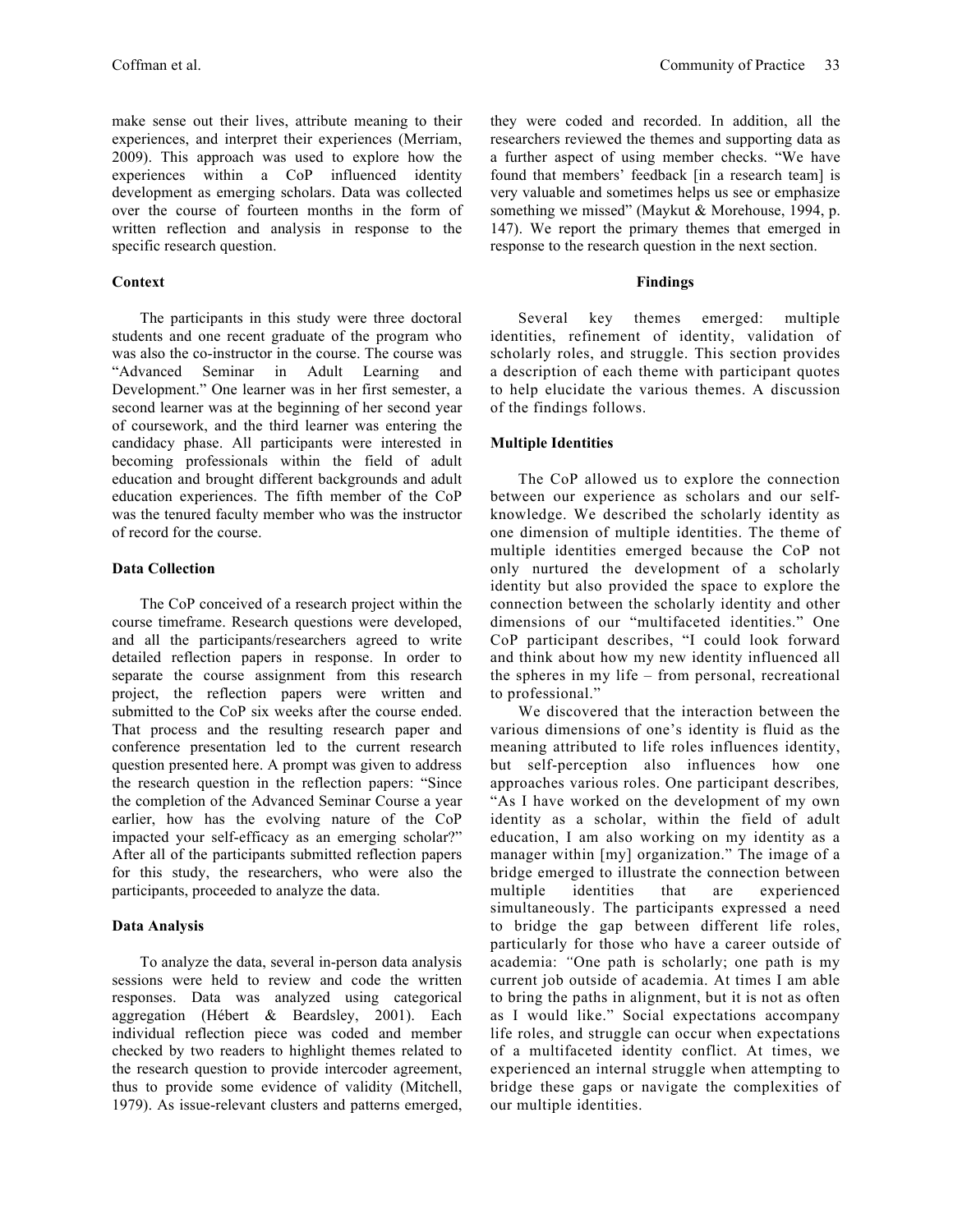# **Refinement of Identity**

Other researchers have discussed the process of identity creation or formation (Ashmore, et al., 2004; Goldie, 2012). Building upon that sense of active formation, we conceived refinement of identity as a process wherein identity is explored and reflected upon as a more fully realized identity takes shape. Similar to the way a sculptor might take a piece of marble and chip away at pieces that do not fit the final vision, members of the CoP had been chipping away at our sense that we could not be or are not yet scholars. The participants kept waiting for a specific moment when they would "feel" like the experts everyone said we would be. If an additive metaphor is preferred, it is also similar to the way that a sculptor might add clay to a sculpture, continuously manipulating and changing the piece until the sculpture is complete. In our conceptualization of this theme, the process of refinement is evolutionary in nature and has not come to an end for any of the CoP participants. Refinement indicates a sense of continuity as part of identity that it is not completed at any particular point in time but rather continues to grow and morph throughout our lives. Refinement of identity is further complicated by the multiple identities that we all possess as mentioned earlier in the literature review. One CoP participant elucidated, "As I add meaning to my role as a graduate student I begin to see myself as a scholar which influences my professional identity as an academic advisor." Each of our many identities is at a different stage of development and is beautifully multifaceted. The participant continued, "My identification in each of these roles is at different levels of self-actualization as I consider myself an emerging scholar and a practiced academic advisor."

The CoP began with the vision of "developing a place to help other members of the community develop their identities and expertise as scholars in the field of adult education*.*" As the CoP has evolved as a collective experience, so too have participants evolved. "…as I have transitioned more into working on my dissertation and research from my role as student and graduate assistant, I am more able to see a future for myself [as an] academic scholar." The process has helped us validate our own identities.

# **Validation**

Participants characterized the CoP experience as validating, "[W]hen I shared my research ideas with the group, they provided supportive comments and feedback. They helped me to more carefully think through my work. This helped me to see my own knowledge and curiosity as valid." Through participation in the CoP, a connection was made to

the larger field of Adult Education: "I had never seen my ideas that way before – as being something fresh and innovative."

In this CoP the doctoral students found opportunities and space to develop their voices and identity as emerging scholars. Contributing to this is that one member of the CoP, the course instructor, is an established scholar within the field of adult education and served as a role model and mentor to the students. As graduate students, the other participants identified the instructor as someone whose voice and opinion was valued within the field of adult education, thus helping us to feel comfortable taking on the role of emerging scholars and expressing our own voices and opinions. Others have also noted the value of this relationship (Kasworm, 2010).

In addition, engaging in scholarly activities resulted in an informed approach to work outside the academic sphere. Newly acquired knowledge and skills guided decision-making and practice. One participant described, "I have gained program development and assessment knowledge so I am not only reflecting and refining my work but evaluating and considering new ideas to improve advising service." The CoP provided an environment that nurtured the development of a scholarly identity, as well as a space to reflect on how it is realized in relation to other identities: "This CoP allowed me to sort this out through our interactions, cocreation of knowledge and reflection."

Part of the challenge in adopting a new identity, especially the identity of scholar, is that there is always another script to complete and level that you need to achieve before you arrive. Academia is rife with milestones that are easy to conflate with clear changes in identity: when doctoral students defend their prospectuses they become doctoral candidates, when they graduate they become "doctors," when hired by an institution of higher education they become faculty, and when they become tenured they have fully "arrived." One participant elaborated on his future as a scholar, "I am more able to see a future for myself … within a community based organization because I think there is a need within the community." He continued, "There is a need to bridge the communities of higher education and community organizations together, but also as a researcher to tell the stories in an empirical manner of those, I serve."

# **Struggle**

An experience of struggle was a very strong theme, as it flowed throughout all of the findings. Bridging the gap between multiple identities, experiencing the process of identity refinement, and seeking validation are not endeavors that effortlessly transpire by following a step-by-step guide for achievement.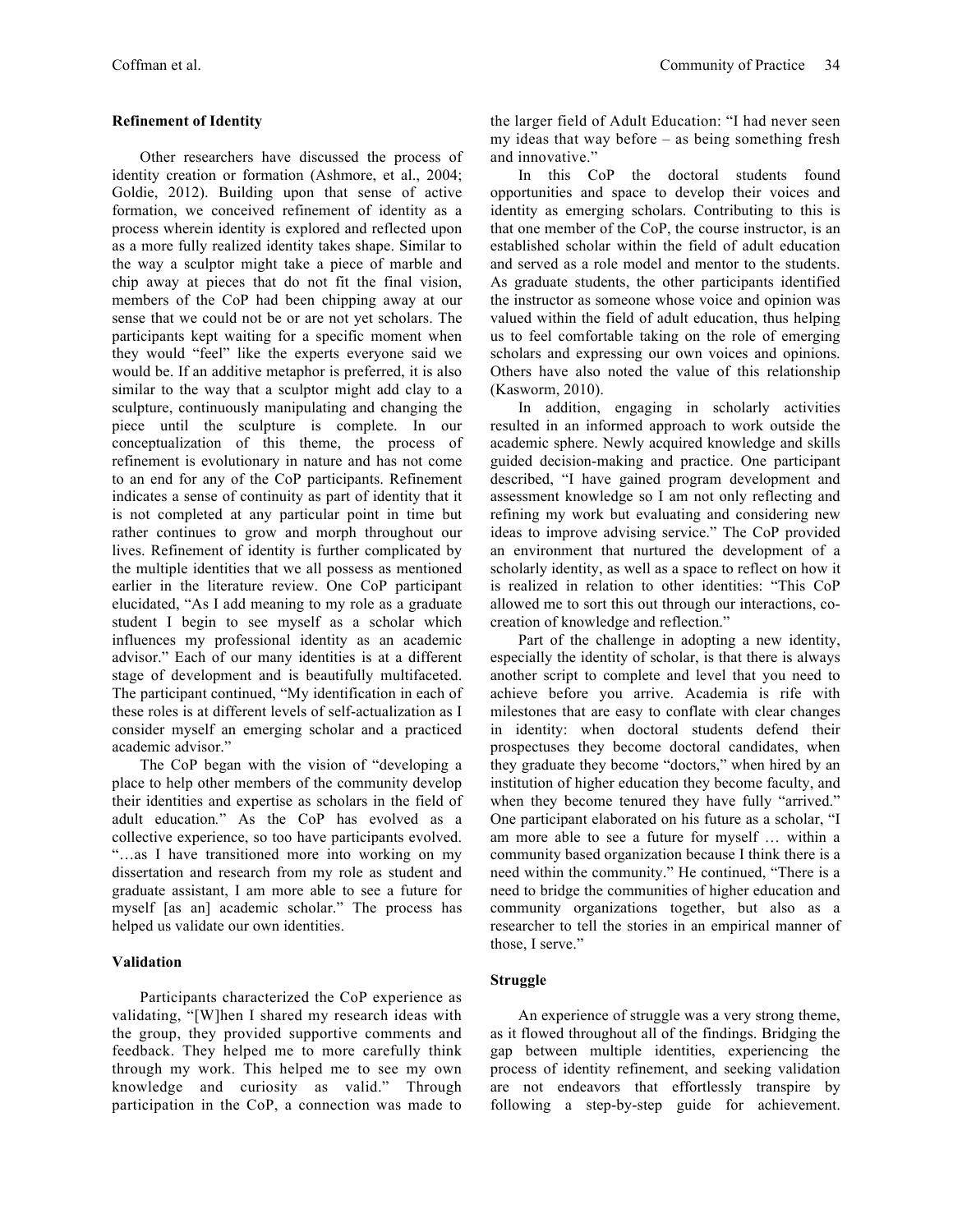Alternately, navigating these processes resulted in struggle as the participants situated a new scholarly identity within our multifaceted identities. "So I am left to wrestle with the question of how will what I have learned in the academic space be useful in the nonacademic space." This struggle became the disorienting dilemma that initiated the transformative learning process. "My challenge as I see it is to both keep up the scholarly momentum while simultaneously figuring out what will be my next steps career-wise. I'm seeking a balance that works well for me and a melding of the paths." The need for balance revealed the disorienting dilemma as the participants experienced a disruption in their current perspectives. The CoP provided a space for the participants to reflect on the struggle that resulted from integrating the role of scholar into their existing identity.

### **Discussion**

The concept of "scholar" is often conflated with the title of professor. For doctoral students/graduates who are practitioners outside of an institution of higher education, this adds a challenging dimension to the development of a scholarly identity. Indeed, institutions of higher education may be enforcing barriers to practitioner-scholars through structures that reinforce the role of the institution as the keeper of all practices academic. This can then be enforced through the social network of those associated with the institution as a regulatory power. "One way regulatory power works is by categorizing people in terms through which they come to understand themselves. Individuals become subjected to the rules and norms engendered by knowledge about these identities" (Goldie, 2012, p. e642). In other words, it can become difficult for anyone to consider the identity of scholar outside of institutions of higher education and the roles of student and faculty. This often leads to doctoral students continuing to wrestle with disorienting dilemmas beyond the attainment of their degree. Once again, they may be waiting for the expert (themselves) to arrive.

Participation in the CoP facilitated a transformation from student to scholar by providing the appropriate environment for self-reflection and critical discourse with others (Mezirow, 1997). In the CoP that is both the catalyst and research subject of this current study, the members engaged in transformational learning as we wrote conference papers and articles while presenting at conferences. In working with each other we follow a few key principles for successful collaborations (Nevin, Thousand, & Villa, 2011). First, we choose to work together and continue to make that choice on an ongoing basis. Second, we are clear about the goals that we set both as individuals and as a community.

Third, we nurtured a collaborative spirit right from the start, using deliveryme.com to order food and then taking a break in the middle of, or during, our working sessions. Fourth, we reflect on how our projects and relationships are proceeding and celebrate each accomplishment; this celebration includes collaborative accomplishments as well as the achievement of individual milestones, such as a successful prospectus defense. Fifth, we are each responsible for individual tasks and expect to be held accountable for delivering. Finally, we are willing to allow new paradigms to emerge from our work together and actually find that shift to be part of our growth and identities as scholars. The CoP provided the container for reflective discourse between members (Mezirow, 1997), which fostered the ideal setting for transformative learning to take place: a safe environment that supports collaboration, reflection, and feedback.

Validation as a theme exemplified the relationship between the student and instructor and served as what Kasworm (2010) considers relational identity. Turner and colleagues (2012) present as best practice doctoral faculty members who "provide examples of their own research process, including dissertation completion, and the barriers as well as facilitators encountered along the way," noting that "when accomplished faculty members reveal their challenges, they promote a safe environment in which students can reveal and overcome their own self-doubt" (p. 107). Further, Lombardo and Eichinger (2002) refer to competencies as the "universal common denominator" (p. 17) critical to success. This CoP has been focused on the education and practice of key competencies connected with academic professionals and leaders—including writing, publishing, and teaching—all grounded in adult learning development theory. In one of our many CoP discussions the statement, "Hold the vision, trust the process," was used to describe what we were experiencing. Together we held the vision of becoming scholars and trusted the CoP to facilitate the process of transformation. As we waited for the expert to arrive, we realized that through this CoP, we had moved from novice to expert. All we needed to do was claim it.

### **References**

- Andrew, N., & Ferguson, D. (2008). Constructing communities for learning in nursing. *International Journal of Nursing Education Scholarship*, *5*(1), 1- 15.
- Ashmore, R. D., Deaux, K., and McLaughlin-Volpe, T. (2004). An organizing framework for collective identity: Articulation and significance of multidimensionality. *Psychological Bulletin*, *30*(1), 80-114. doi: 10.1037/0033-2909.130.1.80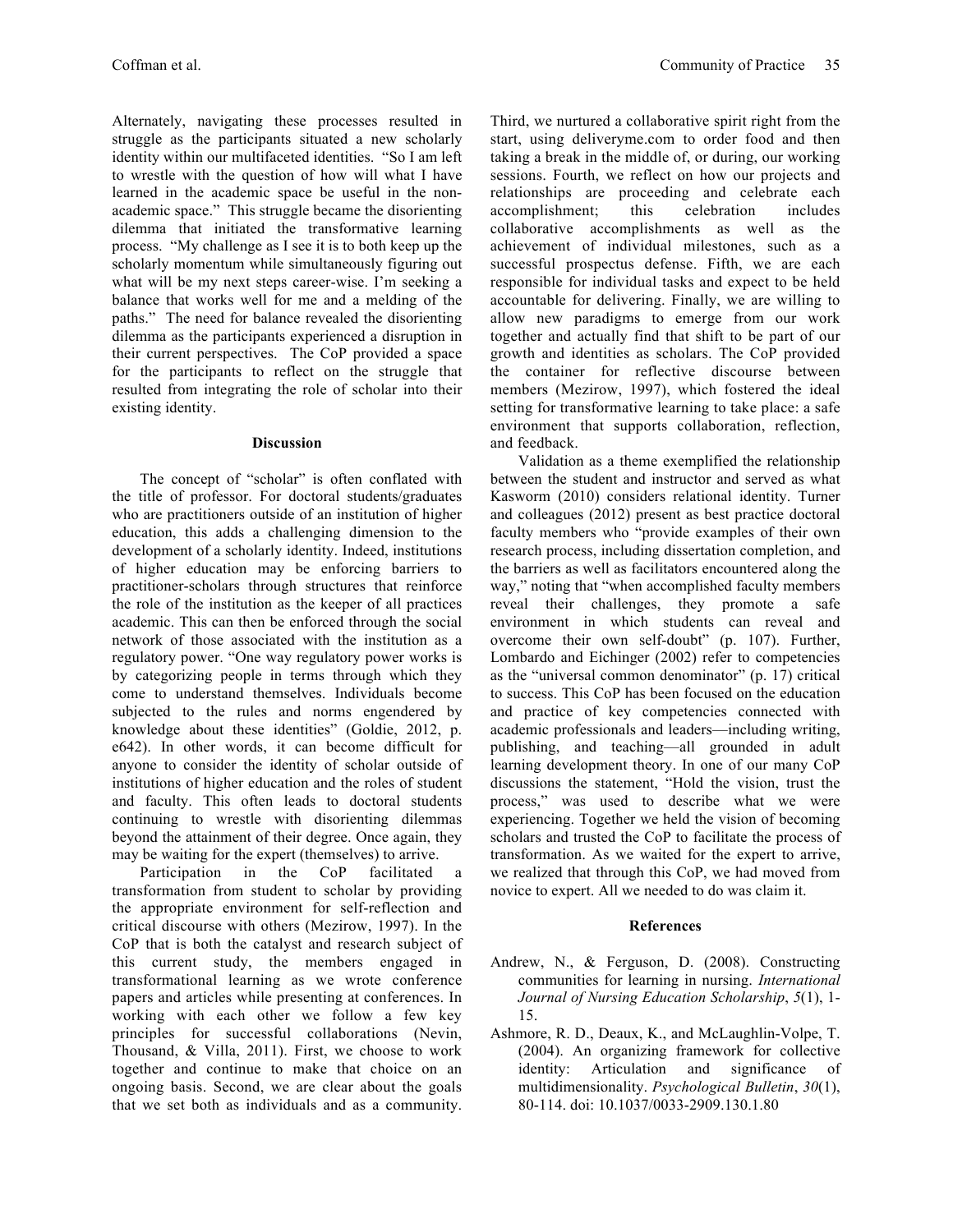- Berliner, D. C. (1986). In pursuit of the expert pedagogue. *Educational researcher*, *15*(7), 5-13.
- Burgman, M. A., McBride, M., Ashton, R., Speirs-Bridge, A., Flander, L., Wintle, B., Fidler, F., Rumpff, L., & Twardy, C. (2011). Expert status and performance. *PLoS One*, *6*(7), e22998.
- Caley, M. J., O'Leary, R. A., Fisher, R., Low-Choy, S., Johnson, S., & Mengersen, K. (2014). What is an expert? A systems perspective on expertise. *Ecology and evolution*, *4*(3), 231-242.
- Council of Graduate Schools. (2005). *The doctor of philosophy degree: A policy statement*. Washington, DC: Author.
- Deaux, K. (1993). Reconstructing social identity. *Personality and Social Psychology Bulletin*, *19*(1), 4-12. doi: 10.1177/0146167293191001
- Field, J. & Morgan-Klein, N. (July, 2010). Studenthood and identification: higher education as a liminal transitional space. Paper Presented at the 40<sup>th</sup> Annual SCUTREA Conference, University of Warwick. Retrieved from http://hdl.handle.net/1893/3221
- Gardner, S. K. (2007). "I heard it through the grapevine": Doctoral student socialization in chemistry and history. *Higher Education*, *54*(5), 723-740. doi 10.1007/s10734-006-9020-x
- Goldie, J. (2012). The formation of professional identity in medical students: Considerations for educators. *Medical Teacher*, *34*, e641-e648. doi 10.3109/0142159x.2012.687476
- Hébert, T. P., & Beardsley, T.M. (2001). Jermaine: A critical case study of a gifted black child living in rural poverty. *Gifted Child Quarterly, 45*(2), 201- 232.
- Jimenez-Silva, M., & Olson, K. (2012). A community of practice in teacher education: Insights and perceptions. *International Journal of Teaching and Learning in Higher Education*, *24*(3), 335-348.
- Kasworm, C.E. (2010). Adult learners in a research university: negotiating undergraduate student identity. *Adult Education Quarterly*, *60*(2), 143- 160, doi: 10.1177/0741713609336110.
- Kim, Y. S., & Merriam, S. B. (2010). Situated learning and identity development in a Korean older adults' computer classroom. *Adult Education Quarterly, 60*(5), 438-455. doi: 10.1177/0741713610363019
- Lave, J., & Wenger, E. (1991). *Situated learning: Legitimate peripheral participation*. Cambridge, UK: Cambridge University Press.
- Lombardo, M. M., & Eichinger, R. W. (2002). *The leadership machine: Architecture to develop leaders for any future.* Minneapolis, MN: Lominger Limited.
- Lovitts, B. E. (2005). Being a good course-taker is not enough: A theoretical perspective on the transition to independent research. *Studies in Higher*

*Education*, *30*(2), 137-154. doi: 10.1080/03075070500043093

- Lovitts, B. E. (2008). The transition to independent research: Who makes it, who doesn't, and why. *The Journal of Higher Education*, *79*(3), 296-325.
- Maykut, P., & Morehouse, R. (1994). *Beginning qualitative research: A philosophic and practical guide*. Philadelphia, PA: Routledge Falmer, Taylor & Francis.
- Merriam, S. B. (2009). *Qualitative research: A guide to design and implementation*. San Francisco, CA: Jossey-Bass.
- Merriam, S. B., Courtenay, B., & Baumgartner, L. (2003). On becoming a witch: Learning in a marginalized community of practice. *Adult Education Quarterly*, *53*(3), 170 - 188. doi: 10.1177/0741713603251213.
- Merriam-Webster. (n.d.). Retrieved from www.merriam-webster.com.
- Mezirow, J. (1997). Transformational learning: Theory to practice. *New Directions for Adult & Continuing Education*, *97*(74), 5-12. doi: 10.1002/ace.7401
- Mitchell, S. K. (1979). Interobserver agreement, reliability, and generalizability of data collected in observational studies. *Psychological Bulletin*, *86*(2), 376-390.
- Monaghan, C. H. (2011). Communities of Practice: A learning strategy for professional development. *Journal of Management Education, 35*(3), 428- 453. doi:10.1177/1052562910387536
- Monaghan, C. H., & Columbaro, N. L. (2009). Communities of practice and students' professional development. *International Journal of Teaching and Learning in Higher Education, 20*(3), 413-424.
- Moule, P. (2006). Developing the communities of practice, framework for on-line learning. *Electronic Journal of E-Learning*, *4*(3), 133-140.
- Nevin, A. I., Thousand, J. S., Villa, R. A. (2011). Working with coauthors. In T. S. Rocco, T. Hatcher and Associates (Eds.), *The handbook of scholarly writing and publishing* (pp. 274-292). San Francisco, CA: Jossey-Bass.
- O'Donnell, V. L., & Tobbell, J. (2007). The transition of adult students to higher education: Legitimate peripheral participation in a community of practice? *Adult Education Quarterly*, *57*(4), 312-328.
- Turner, C. S. V., Wood, J. L., Montoya, Y. J., Essien-Wood, I. R., Neal, R., Escontrias, G. Jr., & Coe, A. (2012). Advancing the next generation of higher education scholars: An examination of one doctoral classroom. *International Journal of Teaching and Learning in Higher Education*, *24*(1), 103-112.
- Turner, V. (1987). Betwixt and between: The liminal period in rites of passage. In L.C. Mahdi, S. Foster, & M. Little (Eds.), *Betwixt and between: Patterns of*